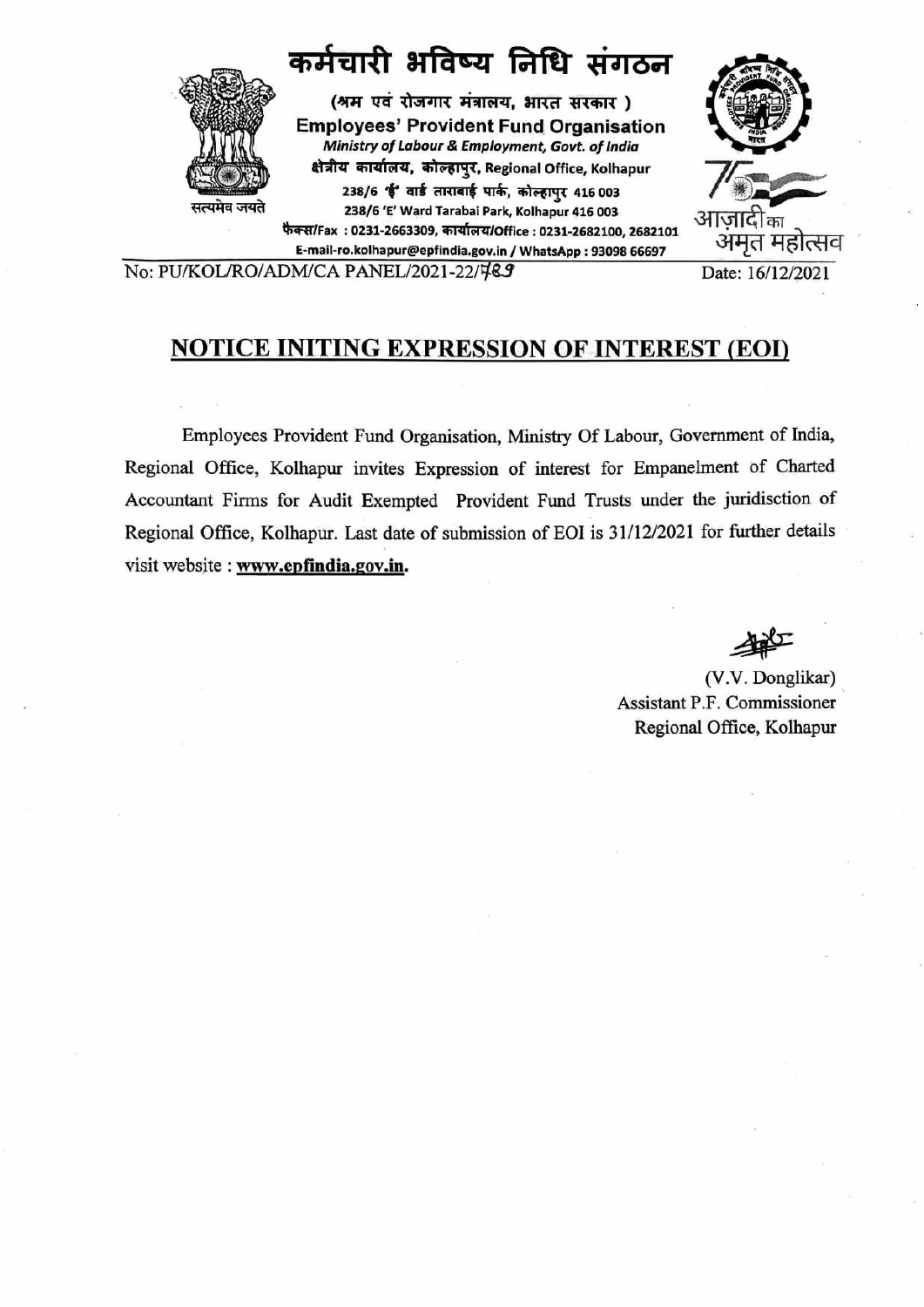

# **EXPRESSION OF INTEREST (EOI) Empanelment of Charted Accountant Firms Employees' Provident Fund Organisation (EPFO) For Regional Office, Kolhapur**

- **1.** The Employees' Provident Fund Organisation, India (EPFO) is an autonomous body under the aegis of the Ministry of Labour and Employment, Government of India. The main objective of the organization is to provide old-age social security to the subscribers as per the Provision of EPF & MP Act, 1952 and the three schemes famed there under. For further information about EPFO, one may visit the website www.epfinai.gov.in .
- 2. EPFO, Regional Office, Kolhapur, proposes to form a panel of Chartered Accountant Firms (10 CA firms) for initial period of three years for handling various tax matters and allied activities, finalization of books of accounts, special audit, carrying out the third Party Audit/ Re-audit of books of Accounts of the Exempted establishments and Accounts of Provident Fund Trusts of the Exempted 'establishment as per the conditions specified in Appendix "A' to Para 27 AA of EPF .Scheme 1952, reconciliation of specific entries appearing in books of accounts or any other matter relating to tax matter or accounts or book keeping etc., as and when required by the ' EPFO, Regional Office, Kolhapur and to submit report in the Performa prescribed for the same, within the time specified as per the terms of reference.

## **3. Eligibility**

- I. Applicant firm should be in existence for at least 10 years.
- II. Applicant firm should have at least 5 full time partners with at time FCA
- III. Applicant firm should be on the panel of  $C&AC$ .
- IV. The partners must be member of ICAI and should have valid full-time certificate of practice issued by ICAI.
- V. Applicant firm must have experience of auditing accounts/ handling tax matters of Govt. Organizations/ PSES . .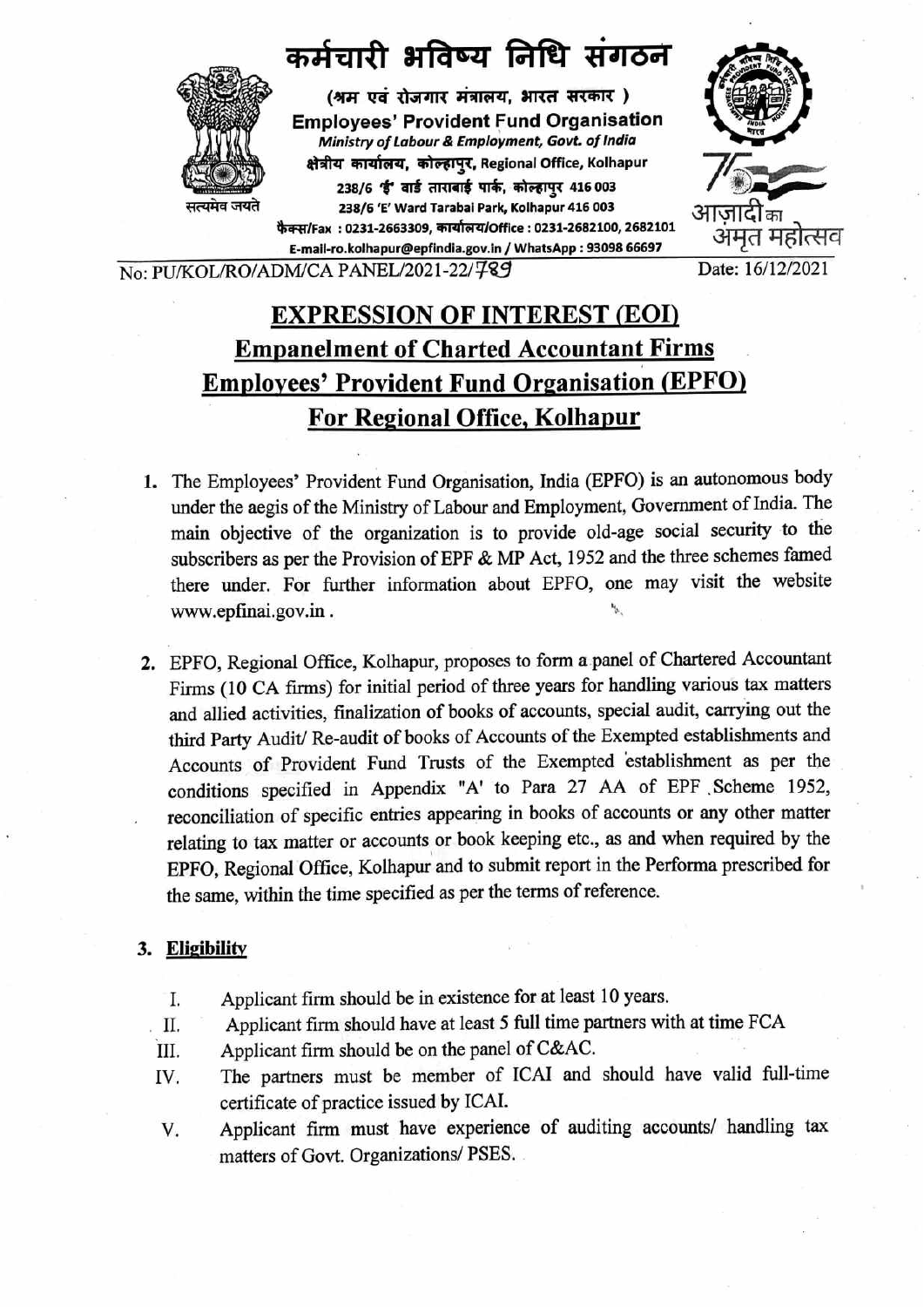- VI. Average annual turnover of the applicant firm for the last 3 years should be at least Rs 75 lakhs.
- ' Vii. Applicant firm or its partners should not have been held guilty of any professional misconduct under Chartered Accountants Act, 1949 (as amended) during past 5 years or penalized under any of the tax laws by ICAI or any other statutory body.
	- VIII. Applicant firm or its partners should not be facing any investigations of enquiry by any tax authority for violation of any of the tax laws.

### **4. Selection procedure:**

(a). All the applications received up to the last date shall be scrutinized by a Committee appointed by the competent authority to decide the eligible firms. Once a firm is declared as eligible then top 10 firms will be selected on the basis of points scored on different criteria. Point system will be as follows:

| <b>SI. NO.</b> | <b>Eligibility</b>                                                                                     | <b>Points</b>                                                                      |  |
|----------------|--------------------------------------------------------------------------------------------------------|------------------------------------------------------------------------------------|--|
|                | 0.5 points for every calendar year from 10<br>Experience of firm<br>years onwards - Maximum 15 points. |                                                                                    |  |
| ာ              | Full Time FCA partner                                                                                  | 5 points for first partner and 2.5 points from<br>2 <sup>nd</sup> partner onwards. |  |
| ર              | Full Time ACA partner                                                                                  | 3 points each first 5 partners and 1.5 points<br>each for 6 <sup>th</sup> onwards. |  |
|                | Full Time CA employees                                                                                 | 1 point for every CA- Maximum 20 Point.                                            |  |
|                | Turnover                                                                                               | 1 Point for each lakh above 75 lakhs.                                              |  |

Those firms, who do not meet the eligibility criteria, shall not be evaluated.

(b). EPFO, in case of necessity can add new firms in the panel.

#### **S. Scope of Work:**

Employees Provident Fund is a recognized provident fund under the provisions of Income Tax Act 1961 therefore its income is non-taxable. However under certain circumstances various provisions of Income Tax Act and other tax laws become applicable to EPFO. Apart from this, Professional services are required also for finalization of books of accounts, special audit, audit of the Exempted PF Trust/establishments, system audit, performance audit, reconciliation of specific entries appearing in books of accounts or any other matter relating to tax matter or accounts or book keeping etc. The nominated Firm would be required to handle the case assigned as per the terms of reference.

### **6. Allotment of work:**

To allot any work a limited tender will be invited from the empanelled firms and following the General Financial Rules of the Central Government the work will be allotted to a particular firm.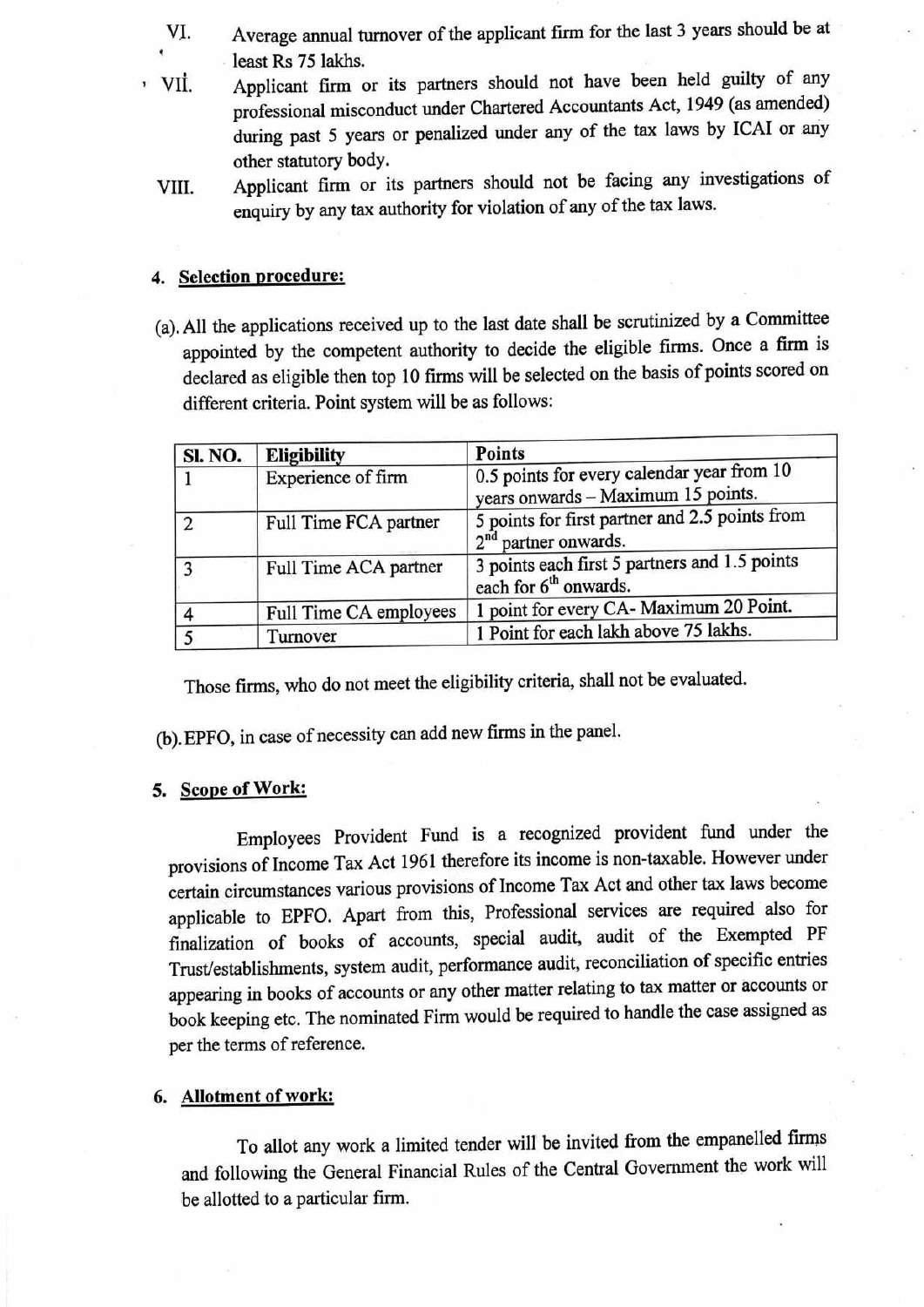#### **7! Application Form**  '

Interested parties may apply in the application format enclosed as Annexure 'A' along with the undertaking in the format as below:

I ............................................................. the Managing partners of Mis ....... : .................... . Charted Accountants do hereby verify, declare and undertake:

a) That the particulars given above are complete and correct and that if any of the statements made or the information so furnished in the application form is later found not correct or false or there has been suppression of material information, the Firm would stand disqualified from empanelment/allotment of work and might be liable for disciplinary action under the Chartered Accountants Act, 1949 and the regulations framed there under.

b) Applicant firm or its partners should not have been held guilty of any professional misconduct under Chartered Accountants Act 1949 (As amended) during past five years !CAI or any other statutory body penalized under any of the tax law by ICAI or any other statutory body.

c) Applicant firm or its partners should not be facing any investigation or enquiry by any tax authority for violation of any of the tax laws.

d) That 1 and other partners are in full time practice of Chartered Accountants.

Name & Signature of the Managing Partner of the Firm with Seal.

8. EOI should be superscripted as "Confidential-EOI for Empanelment of Chartered Accountant Firms."

To be submitted in a sealed envelope and addressed to:

The Regional PF Commissioner-I. Employees' Provident Fund Organisation, Regional Office, Kolhapur 238/6 'E' Ward Tarabai Park, Kolhapur 416 003

9. The last date for submission of EOI is on or before - 31 | 12 | 2021

(V.V. Donglikar) Assistant P.F. Commissioner Regional Office, Kolhapur.